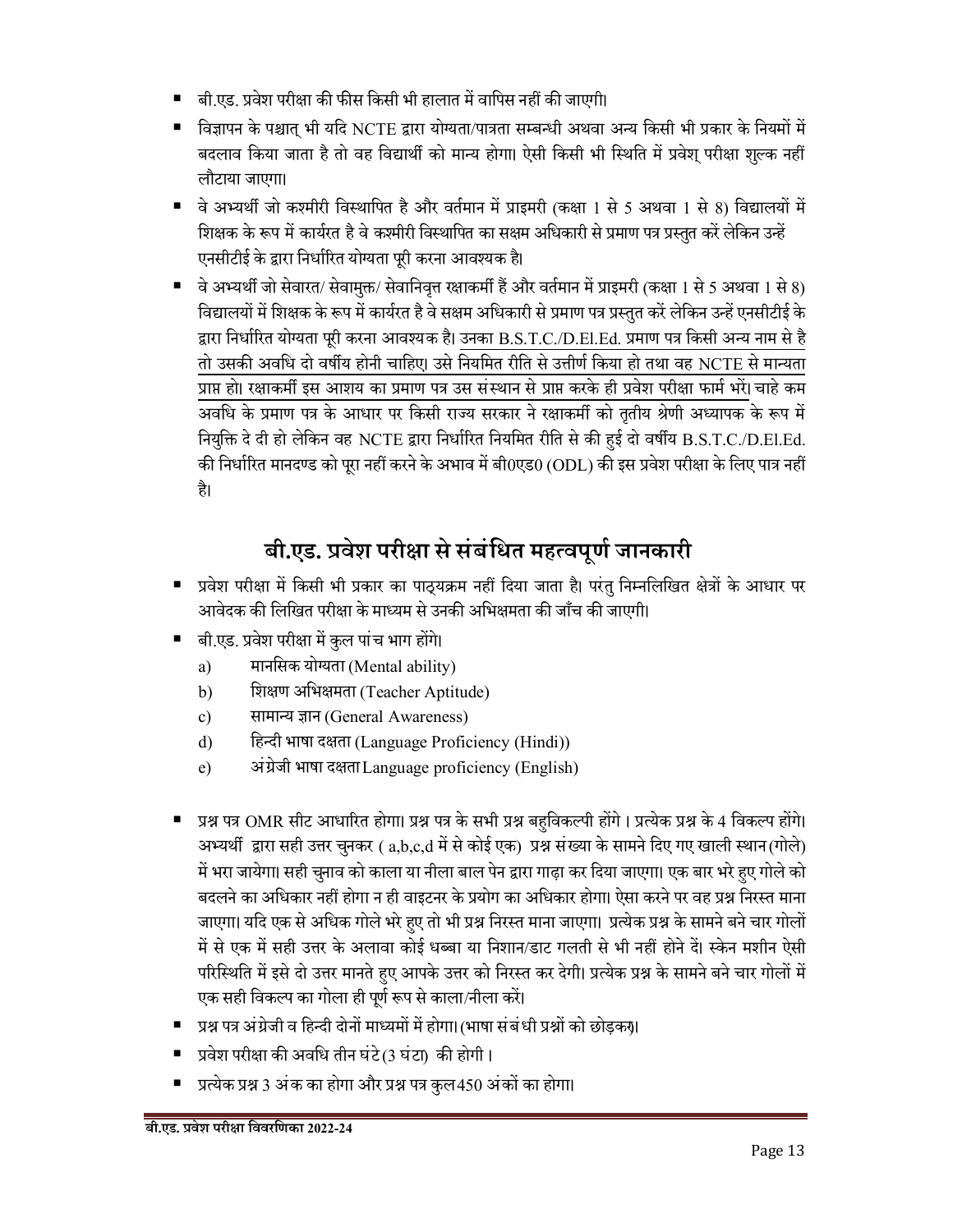- प्रत्येक भाग में 30 प्रश्न होंगे और प्रश्न पत्र में कुल पांच भाग होंगे अतः कुल 150 प्रश्न होंगे।
- सही उत्तर के पूरे 3 अंक दिये जायगें और प्रत्येक गलत उत्तर के लिए 1 अंक काटा जायेगा।

The question paper shall consist of the following

#### **Section A**

Mental ability test shall consist of 30 objectives type (Multiple choices) question to test the following abilities:

- (i) Reasoning
- (ii) Imagination
- (iii) Judgment & Decision Making
- (iv) Creative Thinking
- (v) Generalization
- (vi) Drawing Inferences etc

#### **Section B**

Teacher Attitude and Aptitude shall consist of 30 objectives type (Multiple choices) question to test the following abilities:

- 1. Teaching profession
- 2. Teaching learning process –learner and teacher
- 3. Social involvement
- 4. Experimentations & Innovations pertaining to school activities
- 5. Professional Ethics etc.
- 6. Teacher abilities such as kindliness, co-cooperativeness, patience, fairness, wide interest, discipline Enthusiasm & optimism

# **Section C:**

General Awareness shall consist of 30 objectives type (Multiple choices) question to test the following abilities:

- 1. Current (National & International) affairs
- 2. Indian History & Culture
- 3. India and its natural resources
- 4. Great Indian Personalities (Past and Present)
- 5. Environmental awareness
- 6. Awareness about Rajasthan

# **Section D**

Language Proficiency (Hindi) consist of 30 objectives type (Multiple choice) question reading proficiency in Hindi language related to the following aspects:

- (i) Spelling
- (ii) Sentence structures (Simple & Compound)